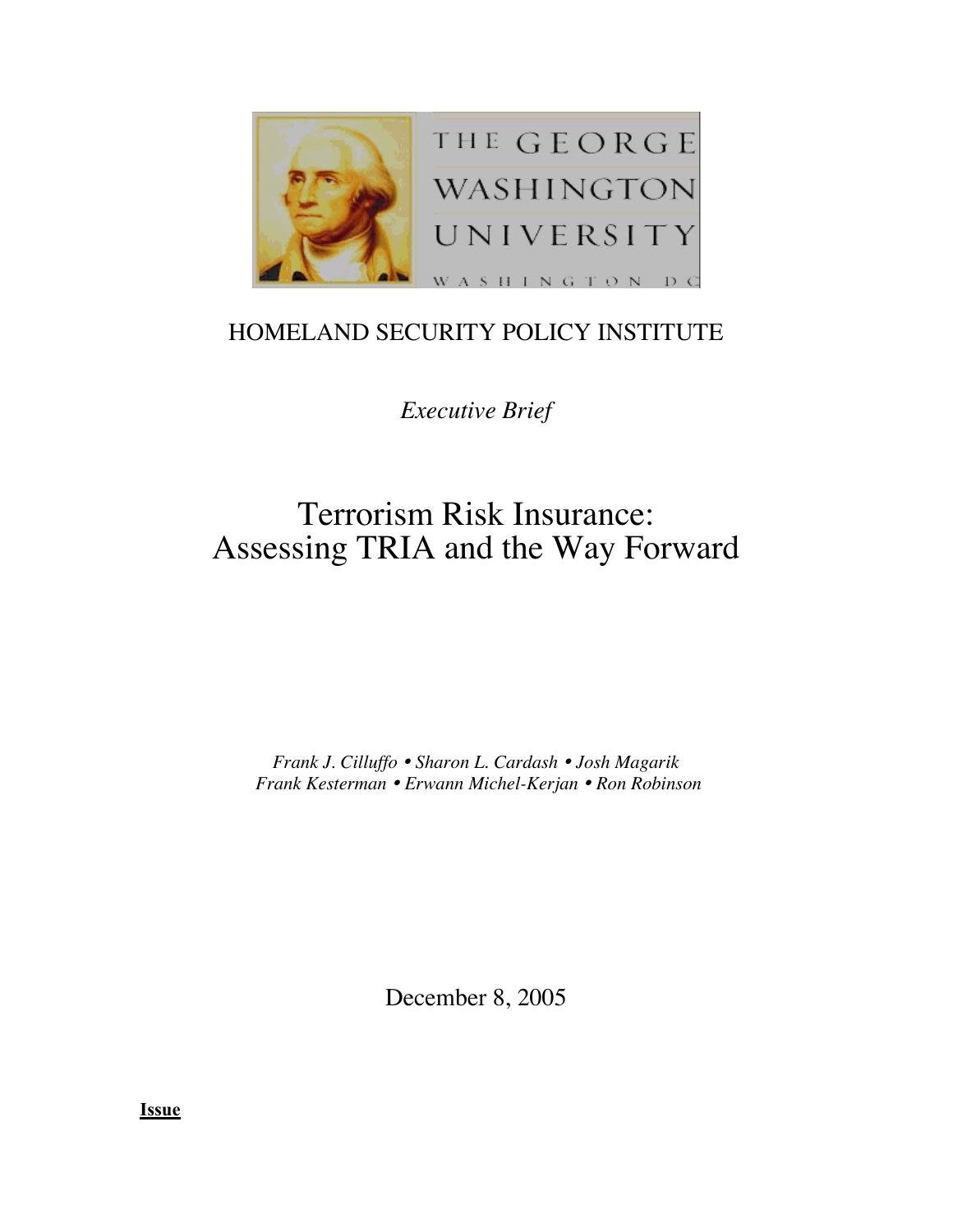The Terrorism Risk Insurance Act (TRIA) of 2002 is set to expire on December 31, 2005. It is vital that government leaders now reassess the Act and the future of terrorism risk financing, including the role of the federal government, if any, in this field.

#### **Background**

In response to claims in the order of \$40 billion<sup>1</sup> generated by the attacks of September 11, 2001, Congress enacted Public Law 107-297, which was signed by President Bush at the end of 2002. That legislation, known as "TRIA", requires insurers to offer terrorism coverage to their commercial policy holders and provides a federal backstop to the insurance industry. More specifically, the Act requires the Department of the Treasury to oversee a program designed to provide short-term support to the private insurance market. By legislating in this area, Congress recognized that measuring the risk of a terrorist attack was relatively new to the insurance industry. Underpinning the Act, however, was the understanding that a robust private insurance market would emerge and, in future, provide a foundation for financial recovery in the event of another terrorist attack on the homeland.

The events of 9/11 placed the economic future of insurers in peril. Before 9/11, terrorism constituted "an unnamed peril" covered by most standard "all-risk" policies at no additional cost.<sup>2</sup> By 2002, however, the vast majority of States had authorized insurance companies to exclude terrorism protection from all of their policies, with the exception of workers' compensation coverage (re: occupational injury without regard to the peril that caused the injury). With TRIA, the federal government stepped into the breach.

Under the Act, industry pays 100 % of property and casualty losses below \$5 million, caused by a terrorist attack committed by or on behalf of foreign persons or interests within the United States. Federal cost-sharing kicks in at the stated threshold, with the US Treasury to absorb 90% of the losses over and above the company's deductible (calculated in 2005 as 15% of an insurer's premiums earned in calendar year 2004). The total federal contribution is capped by law at \$100 billion per year, with congressional discretion to be exercised vis-à-vis losses in excess of that amount. Recoupment provisions also set out a framework for federal recovery in the event that aggregate industry losses fall below set figures in particular years (\$15 billion in 2005). Notably, TRIA applies to commercial lines of property and casualty insurance, including workers' compensation insurance. Initially, high premiums resulted in low take-up rates in the general commercial market. Over time, and in the absence of further attack(s) on US soil, premiums in that market have declined significantly, with expected effect upon takeup rates. By contrast, rates have remained high in specialty or high risk markets. On average, however, half of commercial enterprises have purchased terrorism coverage.

As the expiry of TRIA draws near, both chambers of Congress have passed bills calling for an extension of the Act, thereby continuing coverage for insured losses through till December 31, 2007. Both the House and Senate versions of the bill would raise the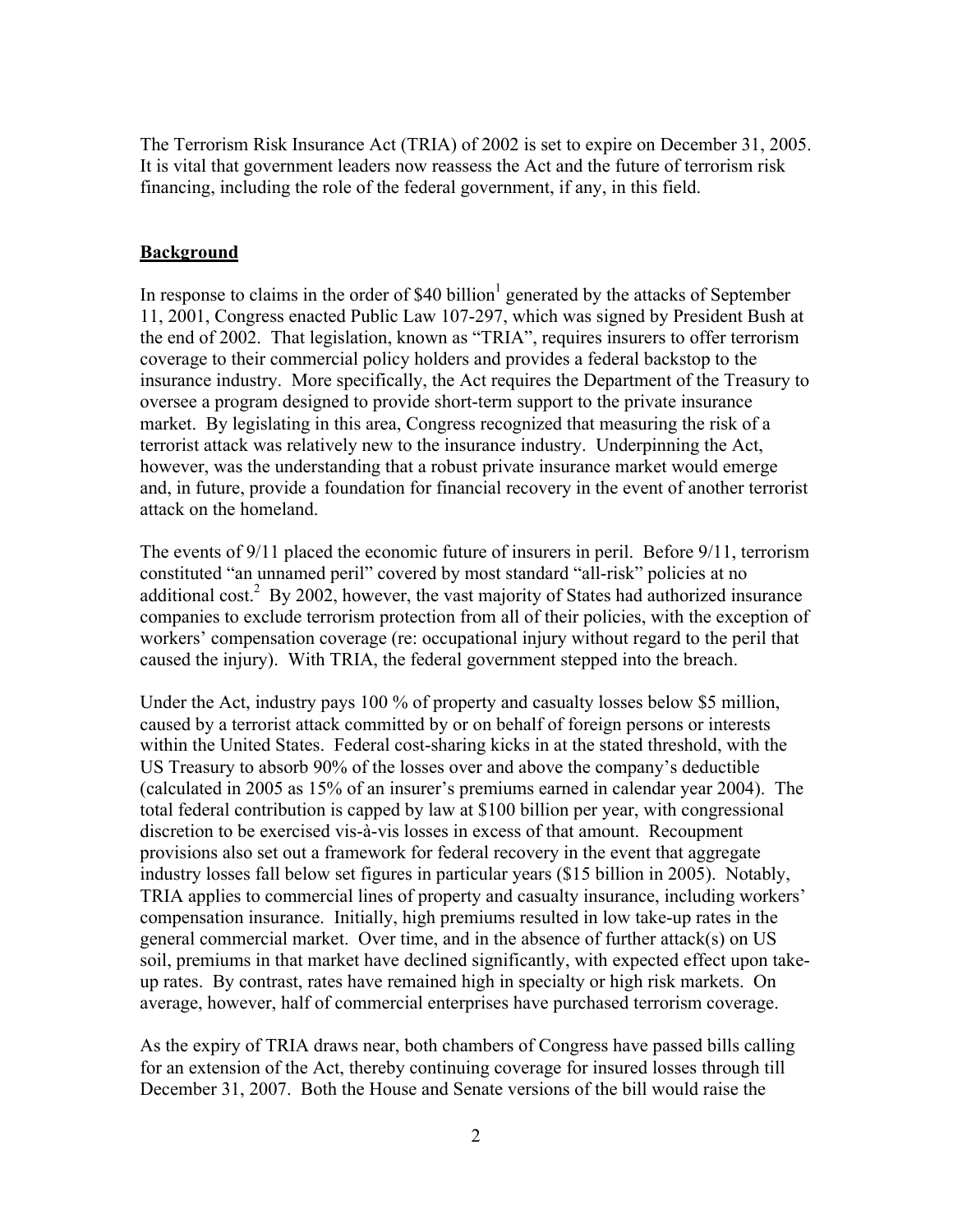threshold for federal risk-sharing by many orders of magnitude --- to \$50 million in 2006 and \$100 million in 2007. Likewise, under both versions of the bill, insurers' deductibles would rise. In addition, the level of federal co-payments would either decrease over time (Senate version) or vary in connection with the severity of the event (House version). Notably, the House proposal calls for CBRN (chemical, biological, radiological and nuclear) attack coverage, and would also remove the distinction between foreign and domestic acts of terrorism (so that domestic terrorism would be covered). Further, the House would establish a public-private commission to draft specific recommendations regarding, inter alia, reducing the role of the federal government in this area. By comparison, the Senate would have the Presidential Working Group on Financial Markets, in consultation with policy holders, the insurance and securities industries, and the National Association of Insurance Commissioners, report to Congress no later than September 30, 2006, on the long-term availability and affordability of terrorism insurance.

#### **Key Findings**

- As TRIA sunsets, "nothing is not an option," for the legislation affects a broad range of social, economic and political policies, and a number of different parties, over and above insurers. Without the Act, significant economic engines such as commercial construction would be negatively impacted by spillover effects which, in turn, would negatively affect job-creation and job-retention rates.
- While the Act does serve to protect the insurance industry from catastrophic loss, that is not --- and ought not to be --- its fundamental underlying purpose. In pithy terms, TRIA should exist to enhance security for the American people and our infrastructures including critical components, its owners and operators, and commercial real estate more generally.
- In the absence of TRIA, we would expect premiums to increase significantly and take-up rates to decline accordingly.
- If, however, TRIA were to remain in place indefinitely, particularly as currently structured and worded, there would be little incentive for the insurance industry to step forward and ease the disproportionate burden presently being borne by the federal government (and, by extension, taxpayers). At the same time, there would be little incentive for owners and operators of our infrastructures to bolster security and thereby lower their insurance costs (by adopting best practices).
- While the federal government is, and must continue to be, a valued partner to industry, government is best suited to act as insurer of last resort in a genuinely catastrophic context. Accordingly, the respective roles of government and industry in the area of terrorism risk insurance should be defined with the greatest of care.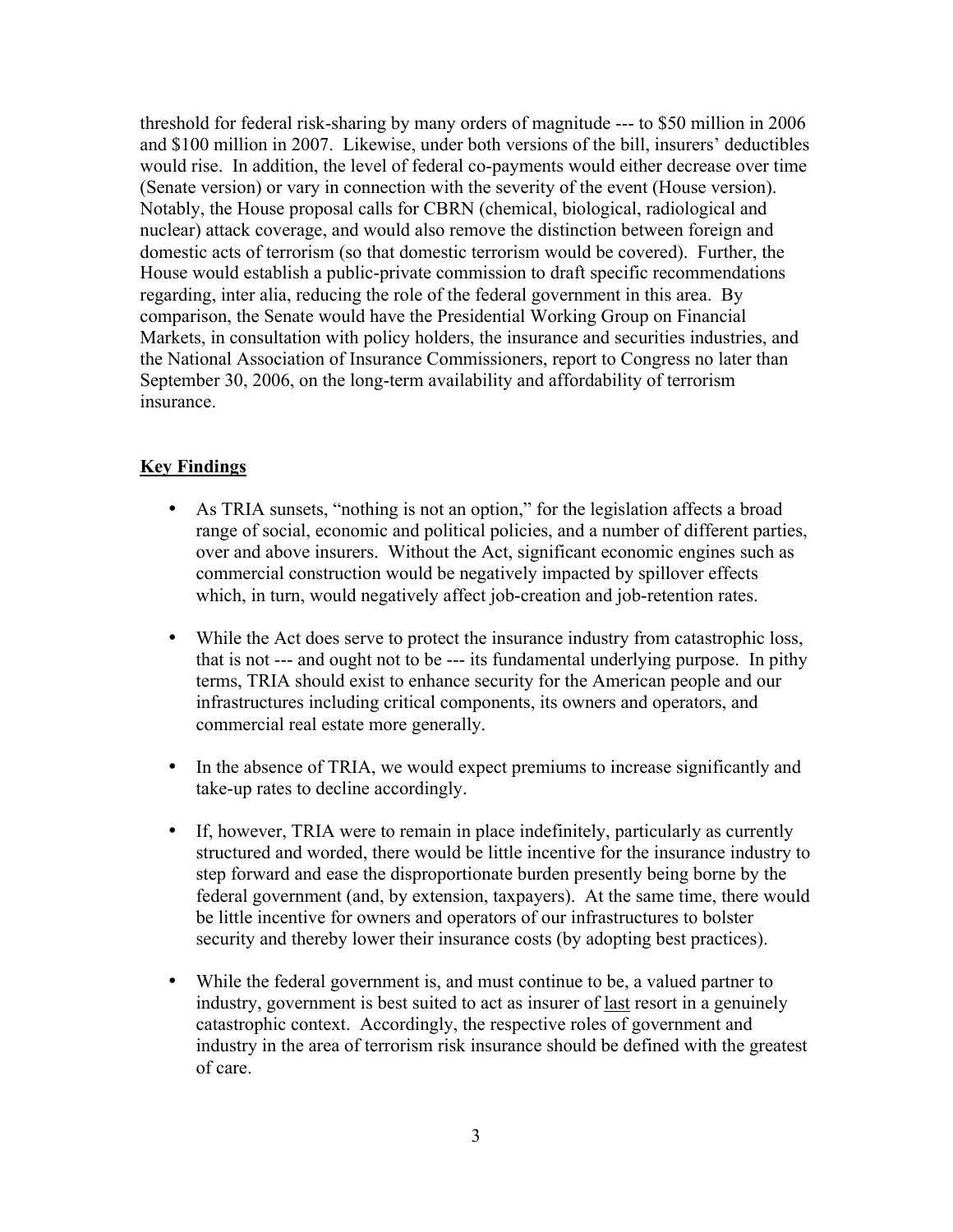- Under TRIA, significant gaps in coverage exist:
	- o The legislation does not cover acts of terrorism perpetrated by domestic entities. Yet domestic threats do exist. Consider, for example, the Oklahoma City bombing. Likewise, Al Qaeda has been known to "franchise" terrorist attacks to local affiliates. Homegrown threats, such as Al Qaeda sleeper cells including US citizens, must not be wholly discounted. The July 2005 bombings in London demonstrate the nexus between domestic and international terrorism.
	- o TRIA does not direct insurers to offer coverage against a CBRN attack. Indeed, very few companies offer CBRN coverage at any price. Yet, this type of event could bring cities, businesses, and critical infrastructure to an immediate halt.
	- o Group life insurance is also omitted from the rubric of the Act.
- Congressional and executive branch oversight of this issue area is fractured and insufficiently robust.
	- o As things now stand, the House Financial Services and Senate Banking Committees have jurisdiction over terrorism risk insurance, but the House and Senate Homeland Security Committees do not. The House and Senate Judiciary Committees are similarly excluded, as are the House and Senate Committees on Intelligence. This division of jurisdiction is akin to putting a company's Chief Financial Officer in charge of corporate security and having him try to accomplish that task without the benefit of the Chief Security Officer's knowledge and expertise. Plainly, this would not be the most effective way to get the job done.
	- o Within the executive branch, the "point-person" on terrorism risk insurance is situated in the Treasury Department. Robust crosswalks to other concerned departments, including Homeland Security, have yet to be built. Likewise, within the White House itself, the Homeland Security Council has yet to be fully integrated into planning and policy in this area.
- The future availability and affordability of terrorism risk insurance is a matter of national importance. As such, the subject merits study by a non-partisan group of experts. All relevant perspectives must be represented at the table if the exercise is to produce an optimal outcome.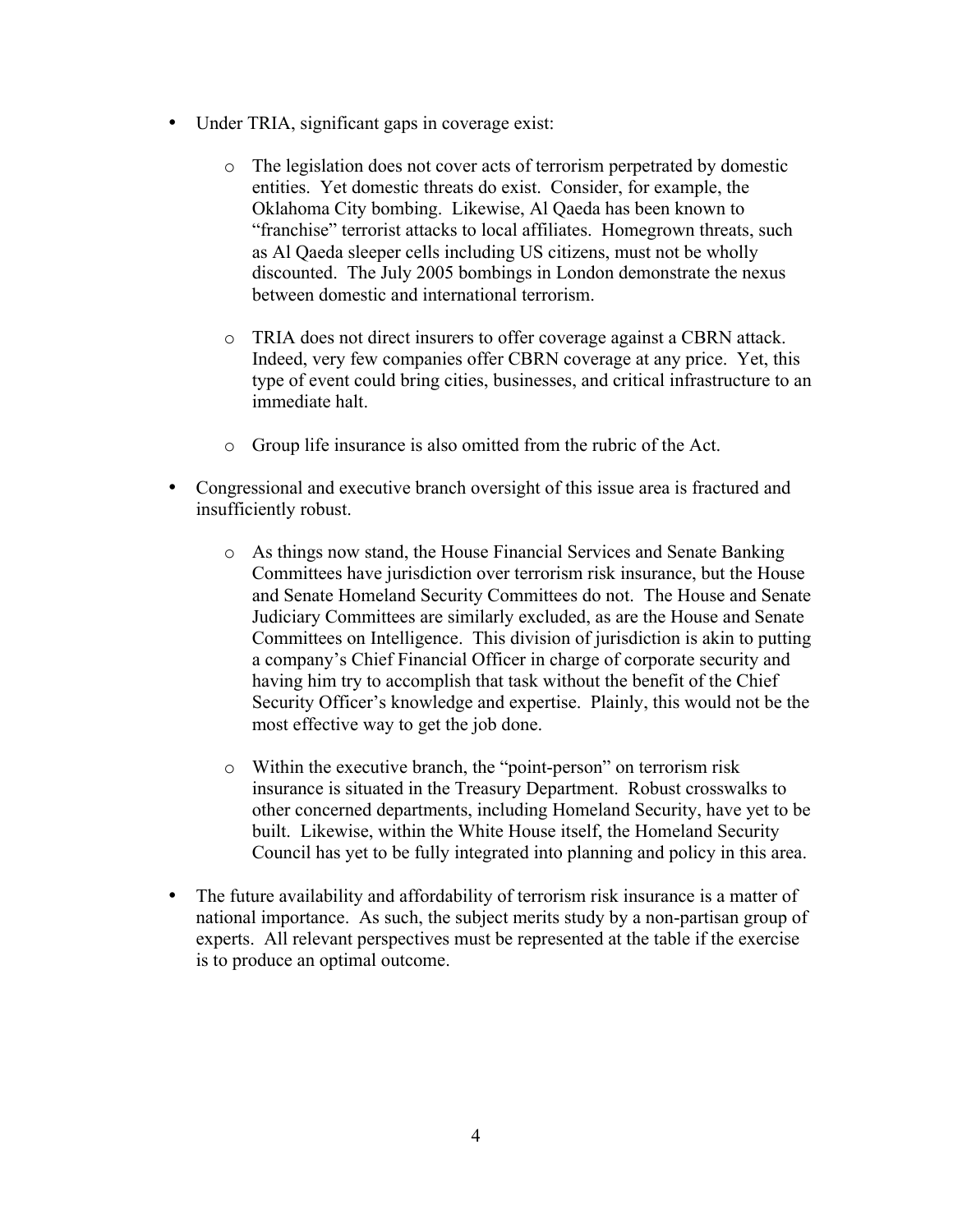#### Recommendations

#### *Short Term Action*

## • Extend TRIA for a two-year period

As the House and Senate bills propose, TRIA should be extended for a two-year period. This will allow the insurance (and reinsurance) industry to build a stronger foundation designed to take on more of the risk in this field.

### • Calibrate incentives to encourage industry to serve the public interest

As a corollary to the two-year extension of TRIA, we should calibrate incentives to encourage both insurers and reinsurers to step up to the plate and do so in a way that serves the public interest. With proper incentive mechanisms, the market in this domain could become more robust and industry would be more inclined to step forward and free up the federal government to fulfill the role that it is best suited to play: namely, that of insurer of last resort in a genuinely catastrophic context.

### • Address gaps and shortfalls in existing legislation

Throughout, our goal must be to keep premiums to a reasonable level, without sacrificing (policy holders') extant coverage, and to address gaps and shortfalls in existing legislation. At a minimum, this means that coverage should be introduced for CBRN events and for domestic acts of terrorism. Serious consideration should also be given to the inclusion of group life insurance within the rubric of the (successor) Act.

#### • Bolster congressional and executive branch oversight

- o It is incomplete to leave jurisdiction over terrorism risk insurance solely to the House Financial Services and Senate Banking Committees, particularly as mechanisms and processes are introduced to shift the onus in this field more towards the private sector. Thorough and beneficial congressional oversight is enhanced if the House and Senate Committees on Homeland Security, Intelligence, and the Judiciary, share in that jurisdiction. The analogy invoked above is apt: just as a company's Chief Financial Officer should not try to achieve corporate security without the benefit of the Chief Security Officer's knowledge and expertise, so too should the above-listed House and Senate Committees be involved in an integral way where terrorism risk insurance is concerned.
- o To remedy structural or institutional gaps that exist on the executive side, robust crosswalks should be built to link the Treasury Department to other relevant departments, including Homeland Security. In addition, within the White House itself, we should create a Deputy Assistant position to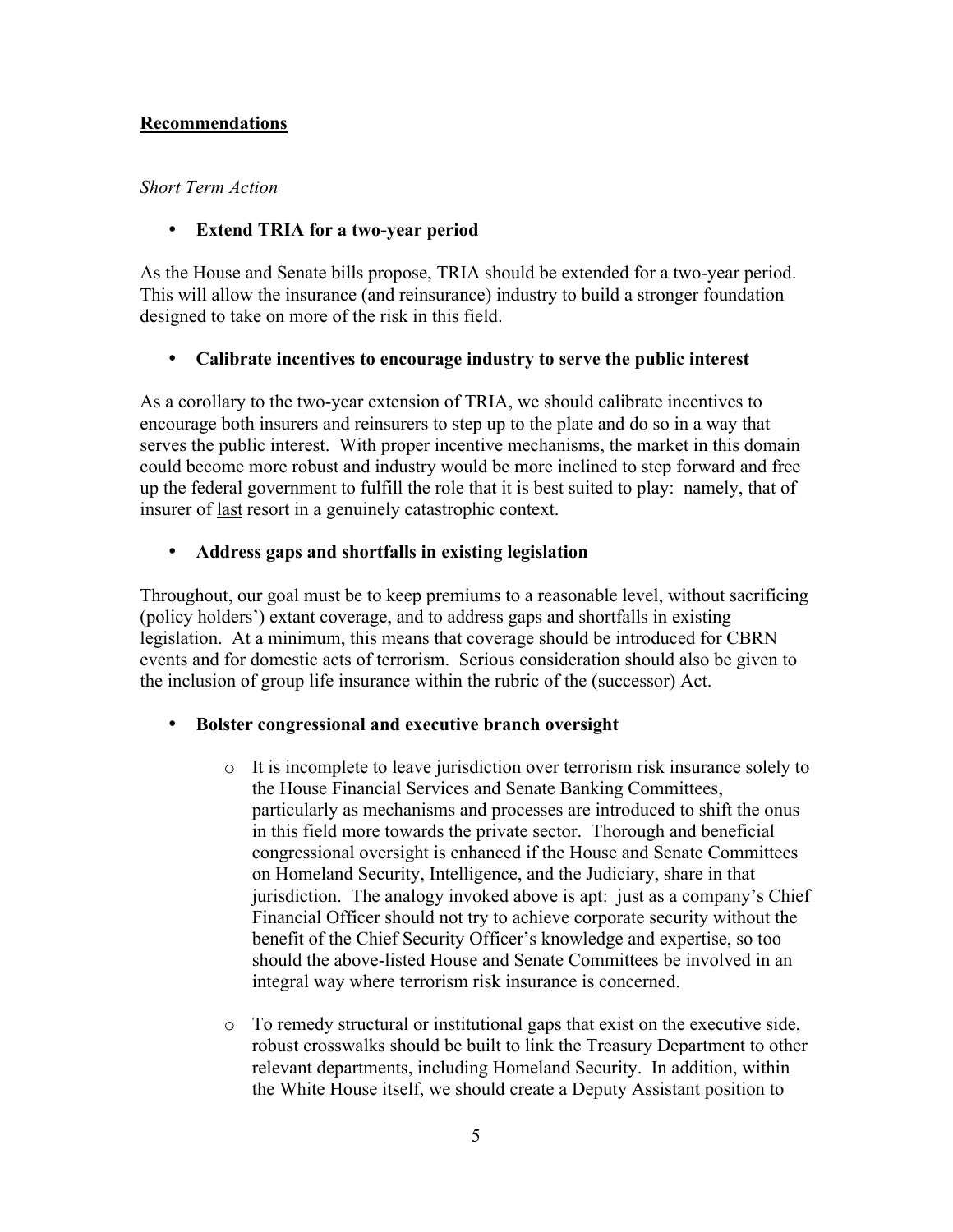advise the President on matters of joint concern and relevance to the Homeland Security Council and the National Economic Council. The individual holding this position would be double-hatted and would marry up subject-matter expertise in the fields of both terrorism and economics/finance. The creation of this new position would benefit the President by offering him a valuable source of multidisciplinary, synthesized advice.

#### • Create a non-partisan congressional commission to examine terrorism risk insurance

A non-partisan congressional commission should be formed to examine terrorism risk insurance and facilitate the transfer of additional responsibility in this area from the federal government to the insurance industry. Among other things, the commission would report on ways and means of expanding the availability, and encouraging the affordability, of this type of insurance.

- o The work of the commission should be time-limited, with specific goals to be achieved according to pre-defined timelines. The commission's final report must be submitted to Congress at least one year before any successor legislation to TRIA expires.
- o The work of the commission must reflect and incorporate a range of perspectives. The input of all relevant stakeholders must be solicited and integrated if the exercise is to be effective. With respect to the federal level, the views of the Departments of the Treasury, Homeland Security, and Justice (FBI), and those of the Intelligence Community, must be sought. Equally, the State and local levels including law enforcement, emergency managers and chief accounting officers, must be consulted. Similarly crucial is input from the private sector including representatives of the insurance and re-insurance industries, owners and operators of critical infrastructure, economists and risk managers, and (outside) experts on homeland security.

#### *Medium to Long Term Action*

### • Build the Business Case for Homeland Security

Over the medium to long term, and looking beyond just TRIA (or its possible successor) alone, we should turn our minds to building the business case for homeland security taken broadly. A successful business case would incorporate the following elements<sup>3</sup>:

- Public-private information sharing and delineation of roles
- Analysis and assessment of threats, risks and vulnerabilities
- Identification of the secondary and tertiary benefits of security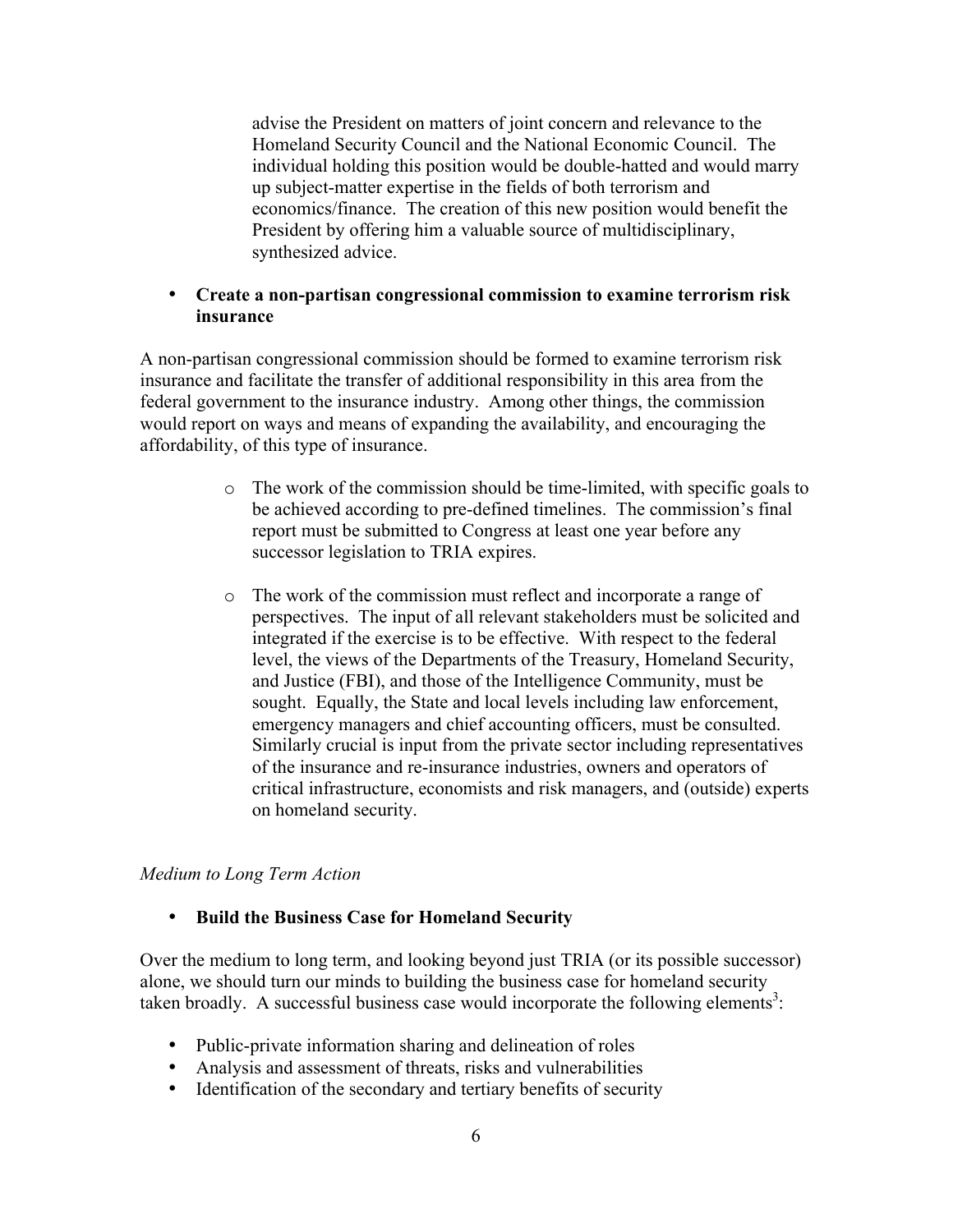- Highlighting of best practices and standards/guidelines
- Oversight by government and/or trusted third party
- Carefully designed metrics that ensure progress
- Government and market-based rewards and incentives for security
- Regulations, as a last resort

Using this model as a foundation, government and industry could each play to their respective strengths and, together, strive to mitigate both risk and consequences.

#### **Conclusion**

The impact of the threat of terrorism on the economy of the United States is not yet fully understood. Changes in insurance markets may ripple through the economy in ways not always clearly apparent. As such, these changes could result in significant economic dislocation.

Against this background, government is, and must continue to be, a valued partner to the insurance industry. But, as outlined and emphasized above, we must define the respective roles of government and industry in this area with the greatest of care.

TRIA has served as a post-9/11 "band-aid" solution. The crucial question, however, is: "Where do we go from here?" TRIA must surely be extended, but we must get it right both in terms of the larger strategy underpinning any successor legislation and also the important details surrounding its implementation.

 $\frac{1}{1}$ <sup>1</sup> The cited figure regarding claims is derived as follows: \$33 billion (insured losses) and \$7 billion (approximately, paid by the federal government through the Victim Compensation Fund).

<sup>&</sup>lt;sup>2</sup> Howard Kunreuther and Erwann Michel-Kerjan, "Terrorism Insurance 2005: Where Do We Go From Here?" *Regulation* (Washington, DC: The Cato Institute), vol. 28, no. 1, p. 44 (Spring 2005).

<sup>&</sup>lt;sup>3</sup> See also Frank J. Cilluffo, "Preventing Terrorist Attacks on America's Chemical Plants," Testimony before the Subcommittee on Economic Security, Infrastructure Protection and Cybersecurity, Committee on Homeland Security, U.S. House of Representatives, delivered on June 15, 2004.